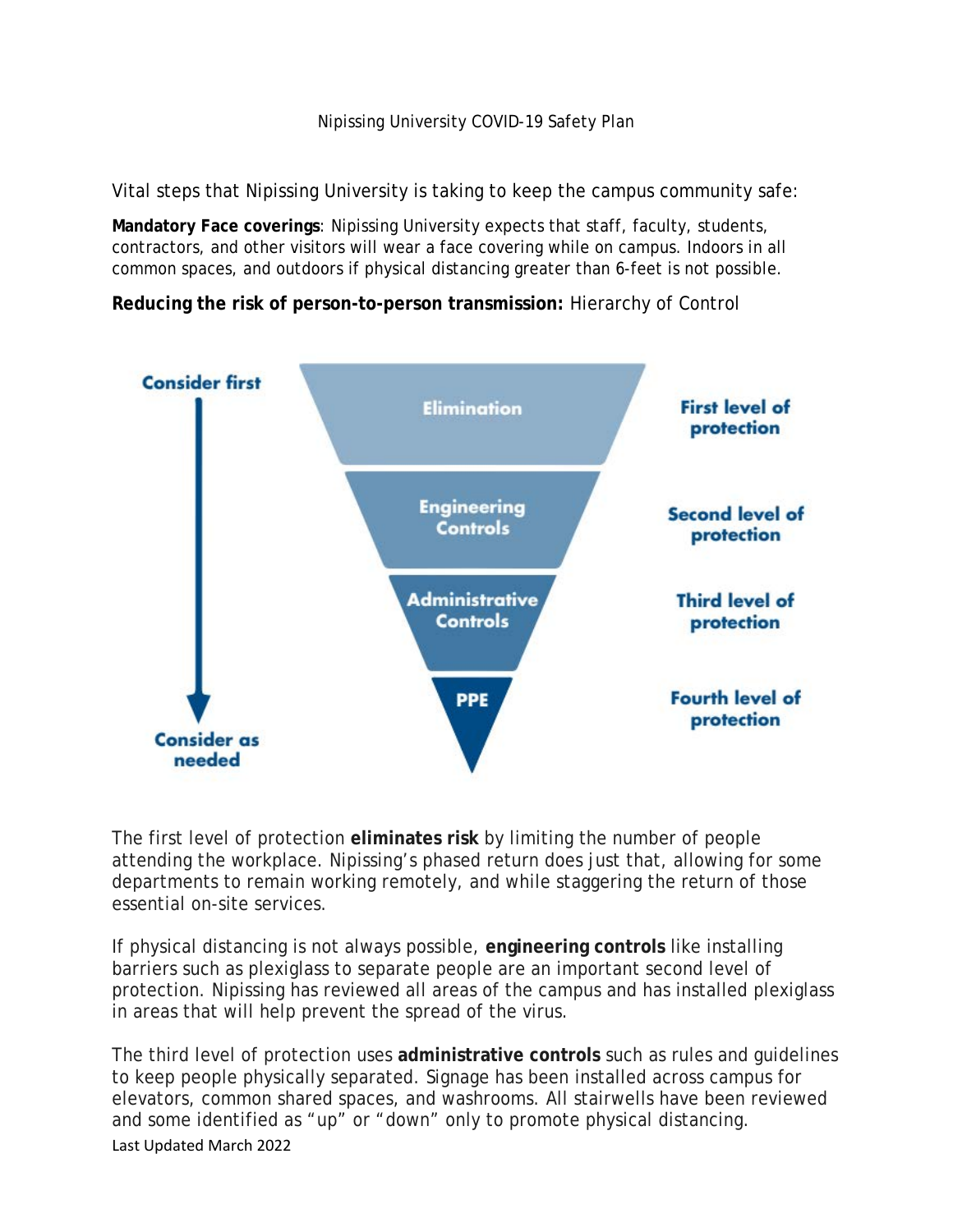When the first three levels of protection are not enough to control people's risk, the fourth and final level of protection is PPE. Non-medical masks, when worn [properly,](https://www.canada.ca/en/public-health/services/diseases/2019-novel-coronavirus-infection/prevention-risks/about-non-medical-masks-face-coverings.html#_Appropriate_non-medical_mask) can reduce the spread of one's own respiratory droplets. However, standard PPE is available and mandatory for those whose tasks require PPE.

**Cleaning Measures:** The facilities department follows the Ontario best practices with regards to using approved cleaning agents. They also follow recommendations of the North Bay Parry Sound District Health Unit. Our campus community shares the responsibility to ensure that their own office and lab spaces are kept clean.

- The standard cleaning product used on campus is a hydrogen-peroxide concentrate: Oxivir Plus Disinfectant Cleaner.
	- o A proven effective disinfectant for killing 99.9% of viruses, included COVID-19
	- o It is DIN (Drug Identification Number) registered. Environment Canada has tested and verified that this disinfectant is safe and effective
- High touch areas are disinfected as often as necessary throughout the day;
- Washrooms are disinfected two (2) times a day;
- Washrooms cleaning checklists were developed for all campus washrooms
- The deep cleaning product used on campus is Environize
- Faculty and staff are expected to continue to clean and maintain their own equipment including electronics, keyboard, mouse, office equipment;
- Faculty and staff are expected to keep mini fridges, coffee maker/Keurig and microwaves disinfected within their department (if applicable)
- Disinfectant wipes and Canadian approved alcohol-based hand sanitizer are a regular item in our stores inventory;
- All points of entry to buildings on campus have hand sanitizer dispensers installed;
- More than 70 wall mounted hand sanitizer dispensers have been installed

**Building Readiness**: Facilities department regularly maintain and inspect the University's HVAC and water systems to ensure that they continue running to the very highest quality standards.

- Ventilation systems have preventative maintenance measures in place to ensure proper operation, including fresh air intake and return
- Our HVAC system operates at a compliant MERV rating of 8
- Air Handling unit schedules have been adjusted to increase run time for additional circulation
- Investments in specialized air purification units (Charcoal and HEPA filtration) for high-capacity classrooms.

**Physical Distancing:** Our campus community is required to practice physical distancing. All are required to stay two (2) meters apart when possible and wear a face covering to protect other members of our community.

Last Updated March 2022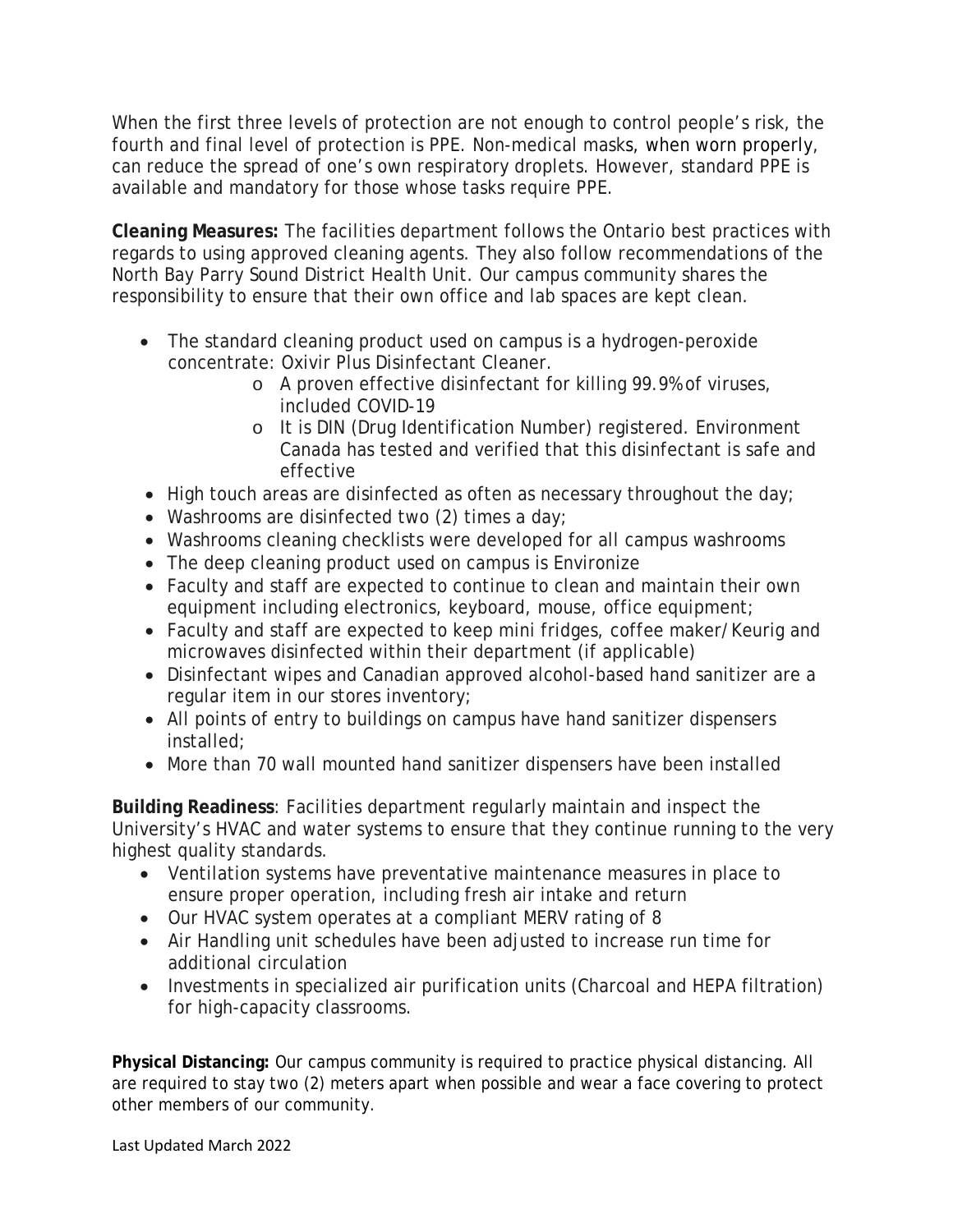In order to promote physical distancing on campus:

- A thorough review of the Harris Learning Library, The R.J. Surtees Athletic Centre, The NUSU Student Centre and of the Education Centre was completed
- When possible, classrooms have a designated entrance and exit
- The Harris Learning Library and the NUSU Student Centre has reduced its seating capacity and all furniture has been rearranged
- The R.J. Surtees Athletic Centre has reduced its occupancy capacity based on provincial guidelines.
- All fitness rooms have had equipment removed and rearranged
- When possible, fitness rooms have a designated entrance and exit

**Safety Signage:** The following signage has been installed across all campus buildings.



**Physical and Mental Health Supports**: We understand that we are living in difficult and challenging times. We know that balancing your work and home life is a constant struggle.

Remember to find time to take care of yourself and be kind to others.

Last Updated March 2022